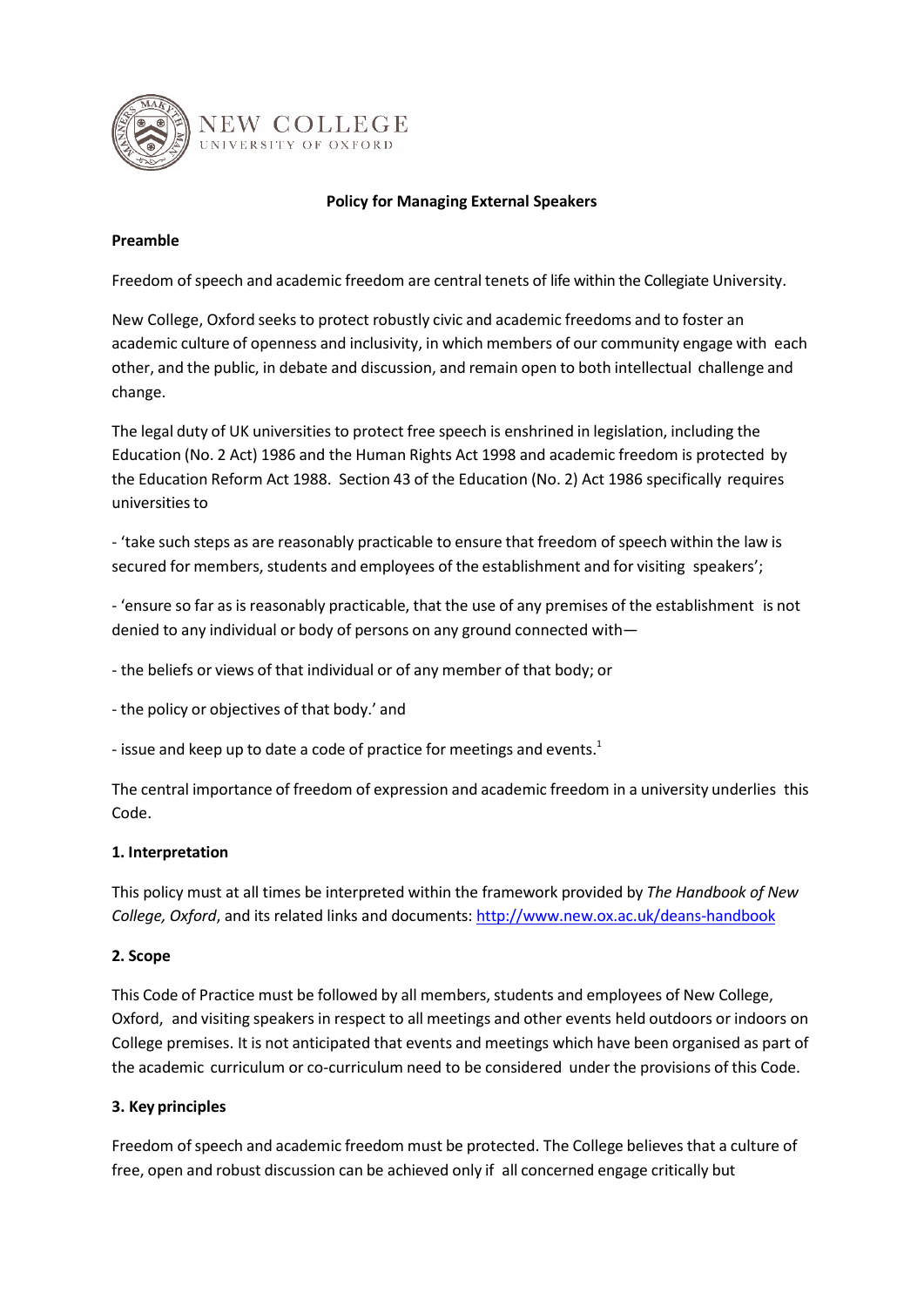courteously with each other. The College does not tolerate any form of harassment or victimisation and expects all members of the College community, its visitors and contractors to treat each other with respect, courtesy and consideration. The College is committed to fostering an inclusive culture that promotes equality, values diversity and maintains a working, learning and social environment in which the rights and dignity of all members of the College community are respected. All activity must be risk assessed and planned in accordance with the rules and principles laid out in *The Handbook of New College, Oxford*.

### **4. Procedure**

Senior Members and employees of the College who are organising meetings or events or who are responsible for administering external bookings are responsible for assessing whether there are any major risks or issues in the context of this Code. Such assessments should, where appropriate, be made in discussion with colleagues locally in the first instance, and then the Dean (or the Assistant Dean) who will, if necessary, consult the University Security Services or the Proctors' Office.

Where events and meetings raise concerns that the meeting or event:

i) may give rise to an environment in which people will experience, or could reasonably fear, discrimination, harassment, intimidation, verbal abuse or violence, particularly (but not exclusively) on account of their age, disability, gender reassignment, marriage or civil partnership, pregnancy, maternity, race, religion or belief, sex orsexual orientation.

ii) is likely to pose a risk to the safety of those lawfully on College premises; or that it may prompt a risk to public safety.

iii) required by section 12 of the Terrorism Act 2000, the University will not provide a platform for speakers where it is known that: the proposed speaker belongs to, or professes to belong to, a proscribed organisation; or the proposed speaker will use the event to support, or to further the activities of, a proscribed organisation.

Junior Members organising meetings and events do so via the normal channels for the promotion of events held by Junior Members held in College, and are required by these procedures to inform the Dean (or the Assistant Dean) of information relating to the above three provisions. The Dean (or the Assistant Dean) will take advice from the University Security Services or the Proctors' Office where appropriate.

#### **5. Role of the Dean**

In the context of this Code, the Dean (or the Assistant Dean) is entrusted with the duty to assess the implications of events referred to them and to act in accordance with the College's responsibilities, including:

i) The importance of academic freedom (as required e.g. by the Education Reform Act 1988);

ii) the need to ensure that freedom of speech within the law is secured (as required e.g. by the Education (No 2) Act 1986);